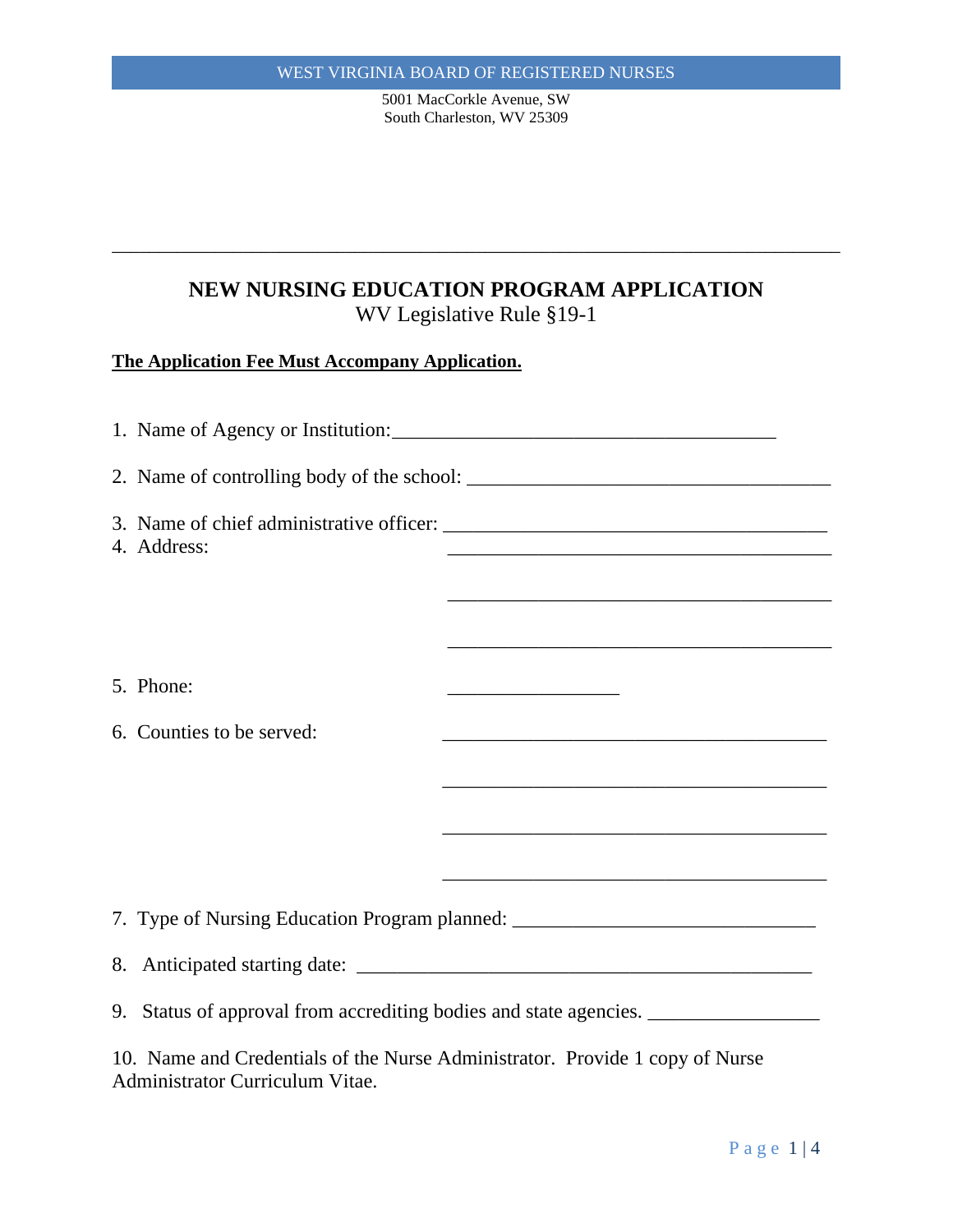### WEST VIRGINIA BOARD OF REGISTERED NURSES

5001 MacCorkle Avenue, SW South Charleston, WV 25309 \_\_\_\_\_\_\_\_\_\_\_\_\_\_\_\_\_\_\_\_\_\_\_\_\_\_\_\_\_\_\_\_\_\_\_\_\_\_\_\_\_\_\_\_\_\_\_\_\_\_\_\_\_\_\_\_\_\_\_\_\_\_\_\_\_\_\_\_\_\_\_\_

\_\_\_\_\_\_\_\_\_\_\_\_\_\_\_\_\_\_\_\_\_\_\_\_\_\_\_\_\_\_\_\_\_\_\_\_\_\_\_\_\_\_\_\_\_\_\_\_\_\_\_\_\_\_\_\_\_\_\_\_\_\_\_\_\_\_\_\_\_\_

\_\_\_\_\_\_\_\_\_\_\_\_\_\_\_\_\_\_\_\_\_\_\_\_\_\_\_\_\_\_\_\_\_\_\_\_\_\_\_\_\_\_\_\_\_\_\_\_\_\_\_\_\_\_\_\_\_\_\_\_\_\_\_\_\_\_\_\_\_\_ \_\_\_\_\_\_\_\_\_\_\_\_\_\_\_\_\_\_\_\_\_\_\_\_\_\_\_\_\_\_\_\_\_\_\_\_\_\_\_\_\_\_\_\_\_\_\_\_\_\_\_\_\_\_\_\_\_\_\_\_\_\_\_\_\_\_\_\_\_ \_\_\_\_\_\_\_\_\_\_\_\_\_\_\_\_\_\_\_\_\_\_\_\_\_\_\_\_\_\_\_\_\_\_\_\_\_\_\_\_\_\_\_\_\_\_\_\_\_\_\_\_\_\_\_\_\_\_\_\_\_\_\_\_\_\_\_\_\_\_

11. Describe the approximate number of students to be admitted and enrolled Annually.

\_\_\_\_\_\_\_\_\_\_\_\_\_\_\_\_\_\_\_\_\_\_\_\_\_\_\_\_\_\_\_\_\_\_\_\_\_\_\_\_\_\_\_\_\_\_\_\_\_\_\_\_\_\_\_\_\_\_

12. Provide 1 copy of the catalog and 1 copy of the nursing education program student handbook inclusive of the policies and requirements for Admission, Selection, Promotion, and Graduation of students.

\_\_\_\_\_\_\_\_\_\_\_\_\_\_\_\_\_\_\_\_\_\_\_\_\_\_\_\_\_\_\_\_\_\_\_\_\_\_\_\_\_\_\_\_\_\_\_\_\_\_\_\_\_\_\_\_\_\_\_\_\_\_\_\_\_\_\_\_\_\_ \_\_\_\_\_\_\_\_\_\_\_\_\_\_\_\_\_\_\_\_\_\_\_\_\_\_\_\_\_\_\_\_\_\_\_\_\_\_\_\_\_\_\_\_\_\_\_\_\_\_\_\_\_\_\_\_\_\_\_\_\_\_\_\_\_\_\_\_\_ \_\_\_\_\_\_\_\_\_\_\_\_\_\_\_\_\_\_\_\_\_\_\_\_\_\_\_\_\_\_\_\_\_\_\_\_\_\_\_\_\_\_\_\_\_\_\_\_\_\_\_\_\_\_\_\_\_\_\_\_\_\_\_\_\_\_\_\_\_\_

\_\_\_\_\_\_\_\_\_\_\_\_\_\_\_\_\_\_\_\_\_\_\_\_\_\_\_\_\_\_\_\_\_\_\_\_\_\_\_\_\_\_\_\_\_\_\_\_\_\_\_\_\_\_\_\_\_\_\_\_\_\_\_\_\_\_\_\_\_\_\_ \_\_\_\_\_\_\_\_\_\_\_\_\_\_\_\_\_\_\_\_\_\_\_\_\_\_\_\_\_\_\_\_\_\_\_\_\_\_\_\_\_\_\_\_\_\_\_\_\_\_\_\_\_\_\_\_\_\_\_\_\_\_\_\_\_\_\_\_\_\_\_ \_\_\_\_\_\_\_\_\_\_\_\_\_\_\_\_\_\_\_\_\_\_\_\_\_\_\_\_\_\_\_\_\_\_\_\_\_\_\_\_\_\_\_\_\_\_\_\_\_\_\_\_\_\_\_\_\_\_\_\_\_\_\_\_\_\_\_\_\_\_\_

\_\_\_\_\_\_\_\_\_\_\_\_\_\_\_\_\_\_\_\_\_\_\_\_\_\_\_\_\_\_\_\_\_\_\_\_\_\_\_\_\_\_\_\_\_\_\_\_\_\_\_\_\_\_\_\_\_\_\_\_\_\_\_\_\_\_\_\_\_\_\_\_ \_\_\_\_\_\_\_\_\_\_\_\_\_\_\_\_\_\_\_\_\_\_\_\_\_\_\_\_\_\_\_\_\_\_\_\_\_\_\_\_\_\_\_\_\_\_\_\_\_\_\_\_\_\_\_\_\_\_\_\_\_\_\_\_\_\_\_\_\_\_\_\_ \_\_\_\_\_\_\_\_\_\_\_\_\_\_\_\_\_\_\_\_\_\_\_\_\_\_\_\_\_\_\_\_\_\_\_\_\_\_\_\_\_\_\_\_\_\_\_\_\_\_\_\_\_\_\_\_\_\_\_\_\_\_\_\_\_\_\_\_\_\_\_\_

13. Describe Health Service to Students: (Include practices to be followed in safeguarding the health and well-being of students.)

14. Describe housing for students.

15. Provide a copy of the proposed initial budget and continuing budget for the nursing education program.

16. Provide a copy of the organizational structure of the governing institution and placement of the proposed nursing education program within the overall organization.

17. Describe resources for classroom, office space, and clinical conference room space available for the nursing education program use. Include size and location of space and other resources for teaching or practice.

\_\_\_\_\_\_\_\_\_\_\_\_\_\_\_\_\_\_\_\_\_\_\_\_\_\_\_\_\_\_\_\_\_\_\_\_\_\_\_\_\_\_\_\_\_\_\_\_\_\_\_\_\_\_\_\_\_\_\_\_\_\_\_\_\_\_\_\_\_\_\_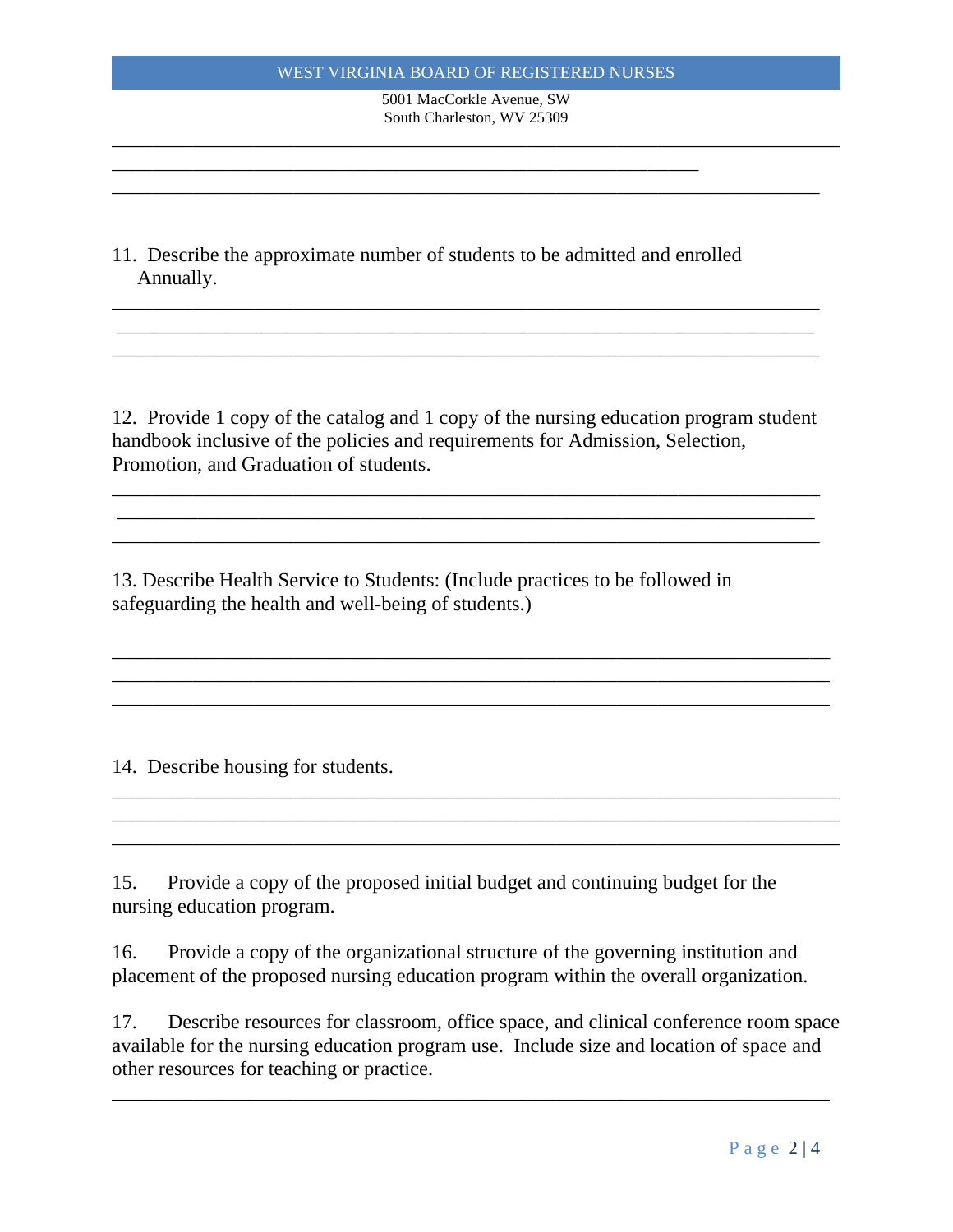#### WEST VIRGINIA BOARD OF REGISTERED NURSES

5001 MacCorkle Avenue, SW South Charleston, WV 25309

\_\_\_\_\_\_\_\_\_\_\_\_\_\_\_\_\_\_\_\_\_\_\_\_\_\_\_\_\_\_\_\_\_\_\_\_\_\_\_\_\_\_\_\_\_\_\_\_\_\_\_\_\_\_\_\_\_\_\_\_\_\_\_\_\_\_\_\_\_\_ \_\_\_\_\_\_\_\_\_\_\_\_\_\_\_\_\_\_\_\_\_\_\_\_\_\_\_\_\_\_\_\_\_\_\_\_\_\_\_\_\_\_\_\_\_\_\_\_\_\_\_\_\_\_\_\_\_\_\_\_\_\_\_\_\_\_\_\_\_\_

18. Describe library availability to students in the nursing education program. Describe size, location, seating capacity, supervision, library hours, number of individual titles, and number of periodicals. Include information regarding library facilities available to students in clinical practice areas.

\_\_\_\_\_\_\_\_\_\_\_\_\_\_\_\_\_\_\_\_\_\_\_\_\_\_\_\_\_\_\_\_\_\_\_\_\_\_\_\_\_\_\_\_\_\_\_\_\_\_\_\_\_\_\_\_\_\_\_\_\_\_\_\_\_\_\_\_\_\_ \_\_\_\_\_\_\_\_\_\_\_\_\_\_\_\_\_\_\_\_\_\_\_\_\_\_\_\_\_\_\_\_\_\_\_\_\_\_\_\_\_\_\_\_\_\_\_\_\_\_\_\_\_\_\_\_\_\_\_\_\_\_\_\_\_\_\_\_\_\_

\_\_\_\_\_\_\_\_\_\_\_\_\_\_\_\_\_\_\_\_\_\_\_\_\_\_\_\_\_\_\_\_\_\_

2530919. Describe potential employers in the area and projected number of RN's needed over the next three (3) years.

\_\_\_\_\_\_\_\_\_\_\_\_\_\_\_\_\_\_\_\_\_\_\_\_\_\_\_\_\_\_\_\_\_\_\_\_\_\_\_\_\_\_\_\_\_\_\_\_\_\_\_\_\_\_\_\_\_\_\_\_\_\_\_\_\_\_\_\_\_\_ \_\_\_\_\_\_\_\_\_\_\_\_\_\_\_\_\_\_\_\_\_\_\_\_\_\_\_\_\_\_\_\_\_\_\_\_\_\_\_\_\_\_\_\_\_\_\_\_\_\_\_\_\_\_\_\_\_\_\_\_\_\_\_\_\_\_\_\_\_\_ \_\_\_\_\_\_\_\_\_\_\_\_\_\_\_\_\_\_\_\_\_\_\_\_\_\_\_\_\_\_\_\_\_\_\_\_\_\_\_\_\_\_\_\_\_\_\_\_\_\_\_\_\_\_\_\_\_\_\_\_\_\_\_\_\_\_\_\_\_\_ \_\_\_\_\_\_\_\_\_\_\_\_\_\_\_\_\_\_\_\_\_\_\_\_\_\_\_\_\_\_\_\_\_\_\_\_\_\_\_\_\_\_\_\_\_\_\_\_\_\_\_\_\_\_\_\_\_\_\_\_\_\_\_\_\_\_\_\_\_\_ \_\_\_\_\_\_\_\_\_\_\_\_\_\_\_\_\_\_\_\_\_\_\_\_\_\_\_\_\_\_\_\_\_\_\_\_\_\_\_\_\_\_\_\_\_\_\_\_\_\_\_\_\_\_\_\_\_\_\_\_\_\_\_\_\_\_\_\_\_\_ \_\_\_\_\_\_\_\_\_\_\_\_\_\_\_\_\_\_\_\_\_\_\_\_\_\_\_\_\_\_\_\_\_\_\_\_\_\_\_\_\_\_\_\_\_\_\_\_\_\_\_\_\_\_\_\_\_\_\_\_\_\_\_\_\_\_\_\_\_\_

20. Does the new nursing education program plan to utilize preceptors for clinical learning experiences? The Yes No

- 21. What plan will be followed for the systematic evaluation of all aspects of the school: its educational program, faculty performance and developmental progress of students during the course of their learning experience?
- 22. Complete and attach to this document a nurse faculty report form and CV for the nurse administrator and each faculty member who will be teaching in the nurse education program.
- 23. Complete and attach to this document a clinical facility form for each clinical agency that will be used for clinical experiences for this new program. Include letters of commitment and contract proposals from clinical facilities.